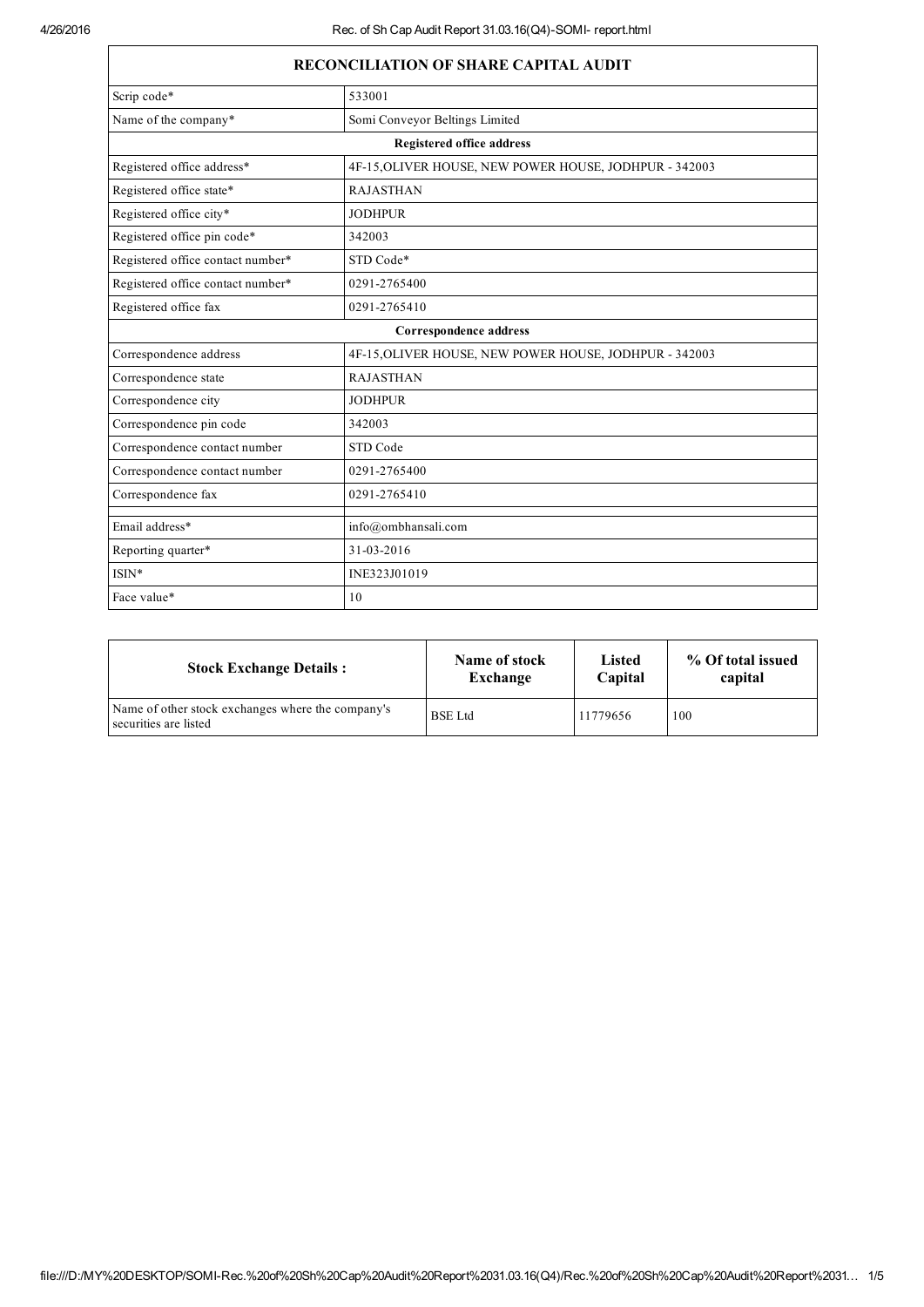| <b>Capital Details:</b>                                                           |                  |                           |  |
|-----------------------------------------------------------------------------------|------------------|---------------------------|--|
|                                                                                   | Number of shares | % Of total issued capital |  |
| Issued capital*                                                                   | 11779656         |                           |  |
| Listed capital (BSE) (As per company records)*                                    | 11779656         | 100                       |  |
| Held in dematerialised form in CDSL <sup>*</sup>                                  | 2212876          | 18.79                     |  |
| Held in dematerialised form in NSDL*                                              | 8694590          | 73.81                     |  |
| Physical*                                                                         | 872190           | 7.4                       |  |
| Total no of shares*                                                               | 11779656         | 100                       |  |
| Reasons for difference if any, Between issued capital and listed capital*         |                  |                           |  |
| Reasons for difference if any, Between issued capital and total number of shares* |                  |                           |  |
| Reasons for difference if any, Between listed capital and total number of shares* |                  |                           |  |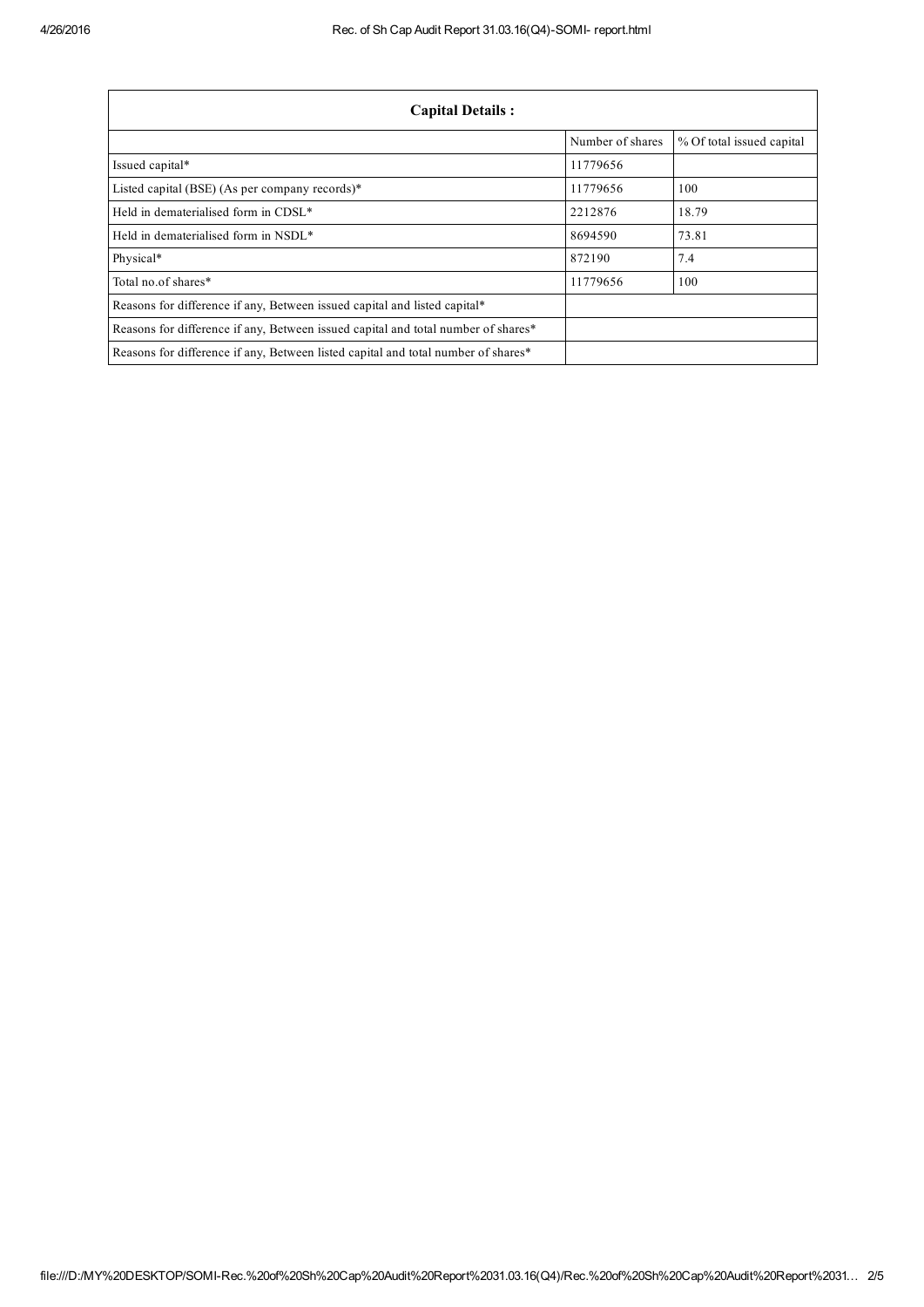| Certifying the details of changes in share capital during the quarter under consideration as per Table<br>below : |             |                 |                                         |                                                  |                                        |                                        |                                                 |
|-------------------------------------------------------------------------------------------------------------------|-------------|-----------------|-----------------------------------------|--------------------------------------------------|----------------------------------------|----------------------------------------|-------------------------------------------------|
| Serial<br>No.                                                                                                     | Particulars | No.of<br>shares | Applied / Not<br>Applied for<br>listing | Listed on Stock<br>Exchanges (Specify)<br>Names) | whether<br>intimated to<br><b>CDSL</b> | whether<br>intimated to<br><b>NSDL</b> | In-prin appr. pending for<br>SE (Specify Names) |
|                                                                                                                   |             |                 |                                         |                                                  |                                        |                                        |                                                 |
|                                                                                                                   |             |                 |                                         |                                                  |                                        |                                        |                                                 |

| Register of members is updated*                                                                               | Yes |  |
|---------------------------------------------------------------------------------------------------------------|-----|--|
| If not, Updated upto which date                                                                               |     |  |
| Reference of previous quarter with regards to excess dematerialised shares. If any.                           |     |  |
| Has the company resolved the matter (excess dematerialised shares mentioned above) in the current quarter ? * |     |  |
| If not, Reason why?                                                                                           |     |  |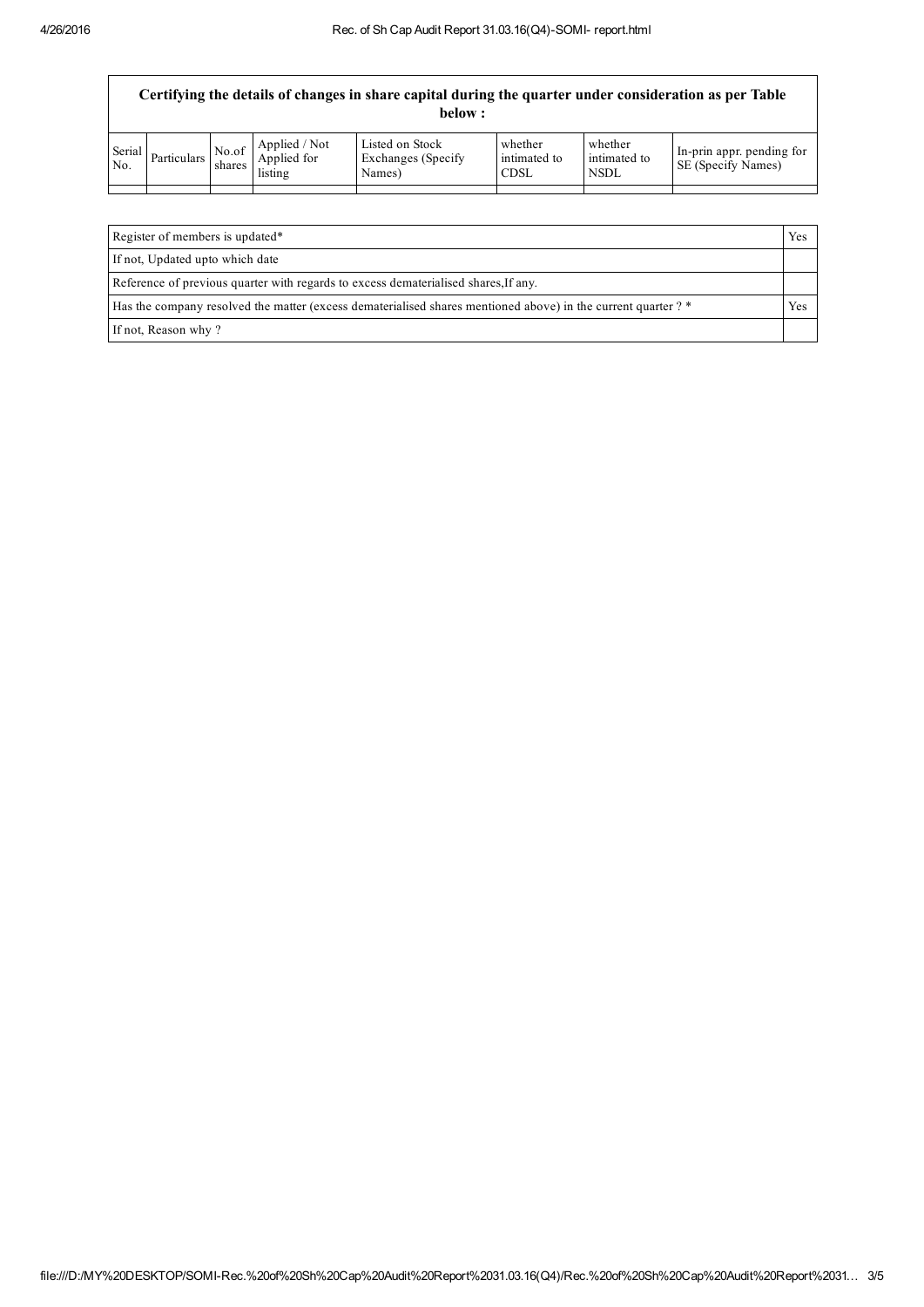## Mentioned the total no.of requests, If any, confirmed after 21 days and the total no.of requests pending beyond 21 days with the reasons for delay

| Total no.of demat requests     | No.of requests* | No.of shares* | Reasons for delay |
|--------------------------------|-----------------|---------------|-------------------|
| Confirmed after 21 days*       |                 |               | NIL.              |
| Pending for more than 21 days* |                 |               | NIL               |

| <b>Compliance Officer Details</b> |                                         |  |
|-----------------------------------|-----------------------------------------|--|
| Name of the compliance officer*   | <b>AMIT BAXI</b>                        |  |
| Designation*                      | Company Secretary & Compliancer Officer |  |
| Membership Nos                    | 8314                                    |  |
| Telephone no.*                    | 0291-2765400                            |  |
| Fax no.                           | 0291-2765410                            |  |
| $E$ -mail id*                     | csamitbaxi@gmail.com                    |  |